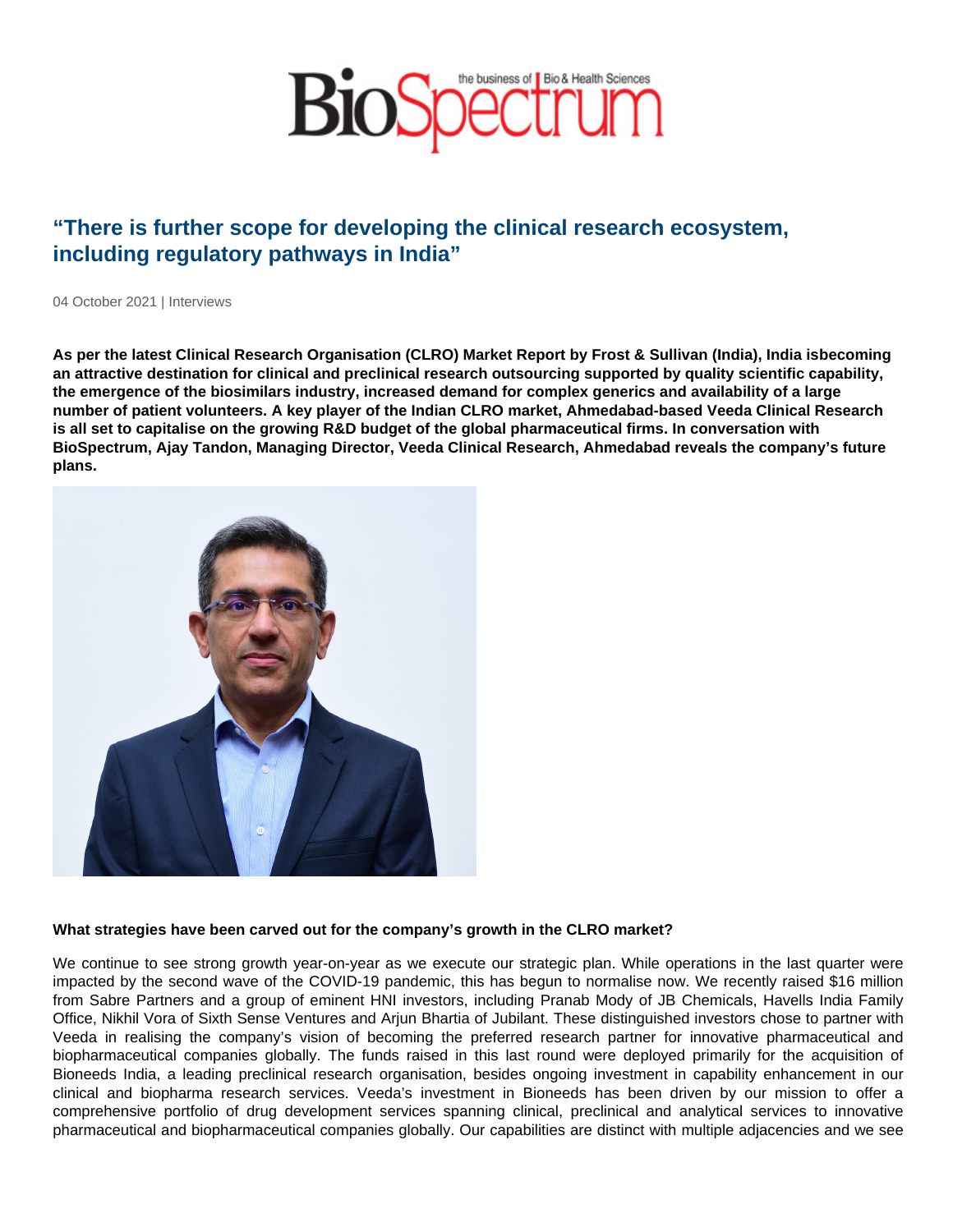significant synergies across our clients and geographical markets to cross leverage our capabilities and offer customised integrated research solutions for our clients. We are working towards further aligning our capabilities, systems, processes and people to realise the full potential of our combination.

#### **What are the recent clinical research activities undertaken by the company?**

The clinical research industry is a highly competitive landscape where the key factors for success are time, experience, efficiency and high-quality science. We answer these needs by executing an iterative, interdisciplinary approach that is robust, agile and efficient. As a reliable and trustworthy partner to pharmaceutical and biopharmaceutical companies, we believe in delivering quality services, positive outcomes and experiences to its customers. We plan, execute and work towards delivering value to our customers through customised research services, solutions and support. We maintain a close relationship with our customers and work in partnership with them. As a team, working collaboratively and strategically responding to change, as it arises, allows us to explore multiple pathways to market.

Veeda's clinical research facilities, resources and scientific expertise offer the fastest turnaround time with end-to-end clinical research support. Engaging in partnership enhances operational success and our ability to deliver quality research data as efficiently and quickly as possible. We believe in supporting clients throughout their development journey, responding to challenges with agility focused on a successful outcome.

Together with clients, we build solution-driven partnerships based on mutual trust and reliability. Veeda partners and supports the drug development process of leading pharmaceutical MNCs across Europe, North America, India and China, Asia. Veeda's portfolio of services includes a set of clinical research studies and ongoing trials for different therapeutic areas and segments which include: Oncology (Injectables & Oral Formulations); Ophthalmology; Psychiatry; NCE Molecules; Biosimilar Molecules; and COVID-19 (Vaccines, Oral Capsule & Tablets).

## **Are you conducting any trials for COVID-19 vaccines right now?**

We are at different stages of the design and execution of clinical trials involving vaccines and other drug therapies targeted at COVID-19.

### **What safety measures are you following while conducting the clinical trials?**

Veeda has a skilled team of scientists, investigators, research associates, quality assurance and other support staff who are experienced in conducting diverse trials of varying complexities over the years. They are critical to ensuring the rights, safety and wellbeing of the volunteers and the integrity of the data generated in the trials we conduct.

Ensuring safety begins with the initial feasibility of the proposed trial when we do thorough literature research of the drug to understand its safety profile including the reported side effects. This enables us to establish appropriate study protocols and screening criteria, with the support of the sponsors, and be prepared for the management of possible adverse events. Our clinical staff assigned for the studies are duly qualified and fully trained in these study-specific requirements.

During the COVID-19 pandemic, we implemented further screening criteria and safety procedures to ensure the safety and wellbeing of the subjects during the trial period.

### **What are your growth plans for the next five years?**

We will continue to invest, organically and inorganically, in broadening and deepening our service capabilities to support the development of complex and novel generics and innovative drug products globally. We continue to see significant growth potential in generics with the long pipeline of products scheduled to go off-patent in the near to medium term. There is a significant development pipeline in biosimilars as well given scheduled patent expiries and we have been strengthening our capabilities to fully service this segment, including the development of dedicated laboratories under Ingenuity Biosciences and Bioneeds. We also see increasing potential for conducting late phase clinical trials in India across a spectrum of drug products and therapeutic areas, as discussed earlier, and have been investing in our team, processes and technology to